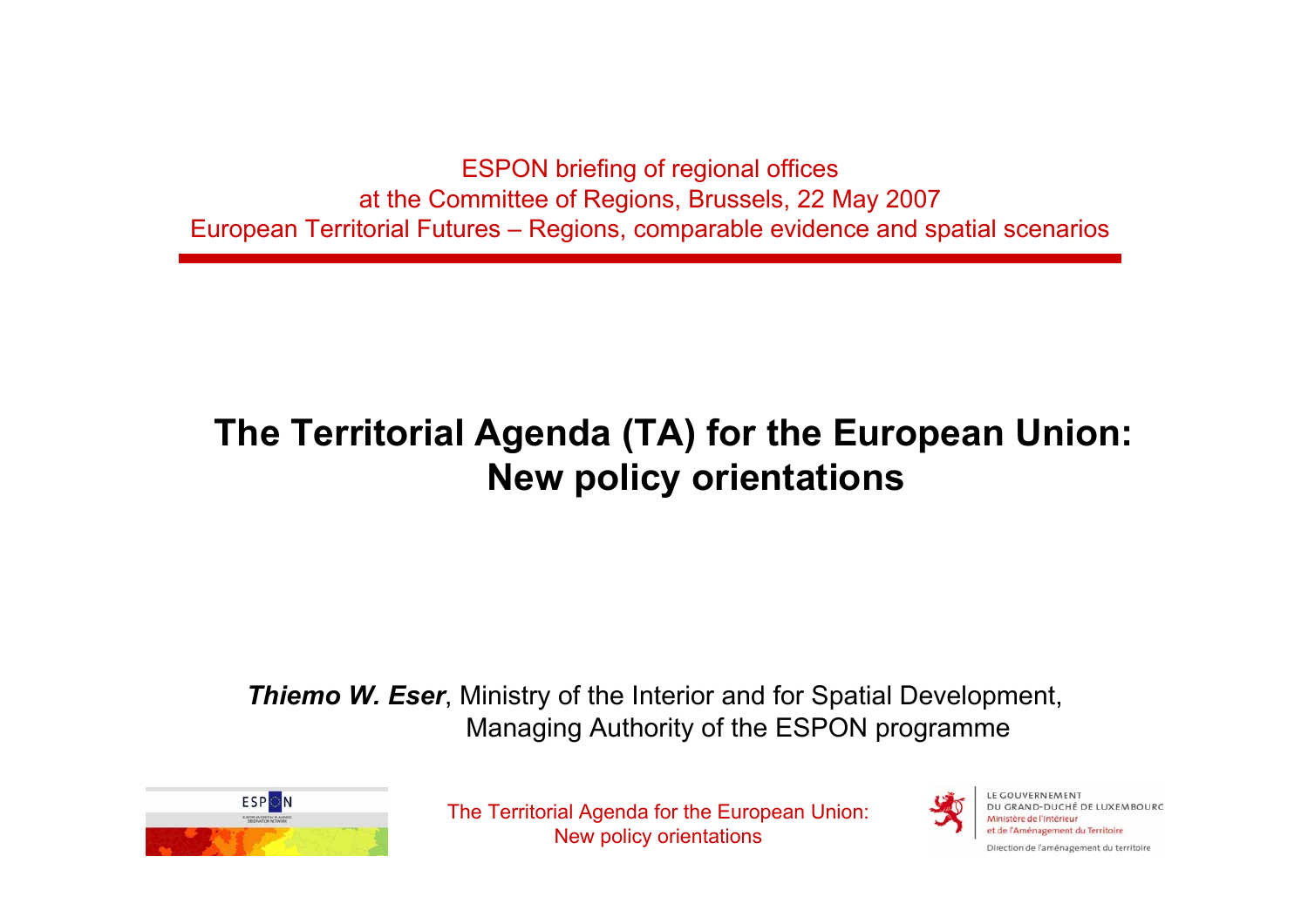#### **The process towards the Territorial Agenda**

- **ESDP (1999) Potsdam Informal Ministerial I/1999, and Tampere Informal Ministerial II/1999 (Action Programme)** Necessity of coordination of sector policies, broaden the scope of EU regional policy, which was concentrate on economic and social cohesion in the narrow sense
- **Lisbon and Gothenburg strategy Summit of Lisbon and Gothenburg 2000/2001, Luxembourg 2005** sectoral approach, territorial coordination missing
- П **Rotterdam II/2004:** Good moment to link into Lisbon discussion, added value of the territorial dimension, concept of territorial cohesion
- П **Luxembourg II/2005**: Scoping of the TA/TSP: Operationalise ESDP in the current political context, stakeholder dialogue
- × **Structural Funds (SF)** Regulation and follow up 2006
- П **Leipzig I/2007: Territorial Agenda**
- × And beyond **Portugal II/2007: Action Programme**



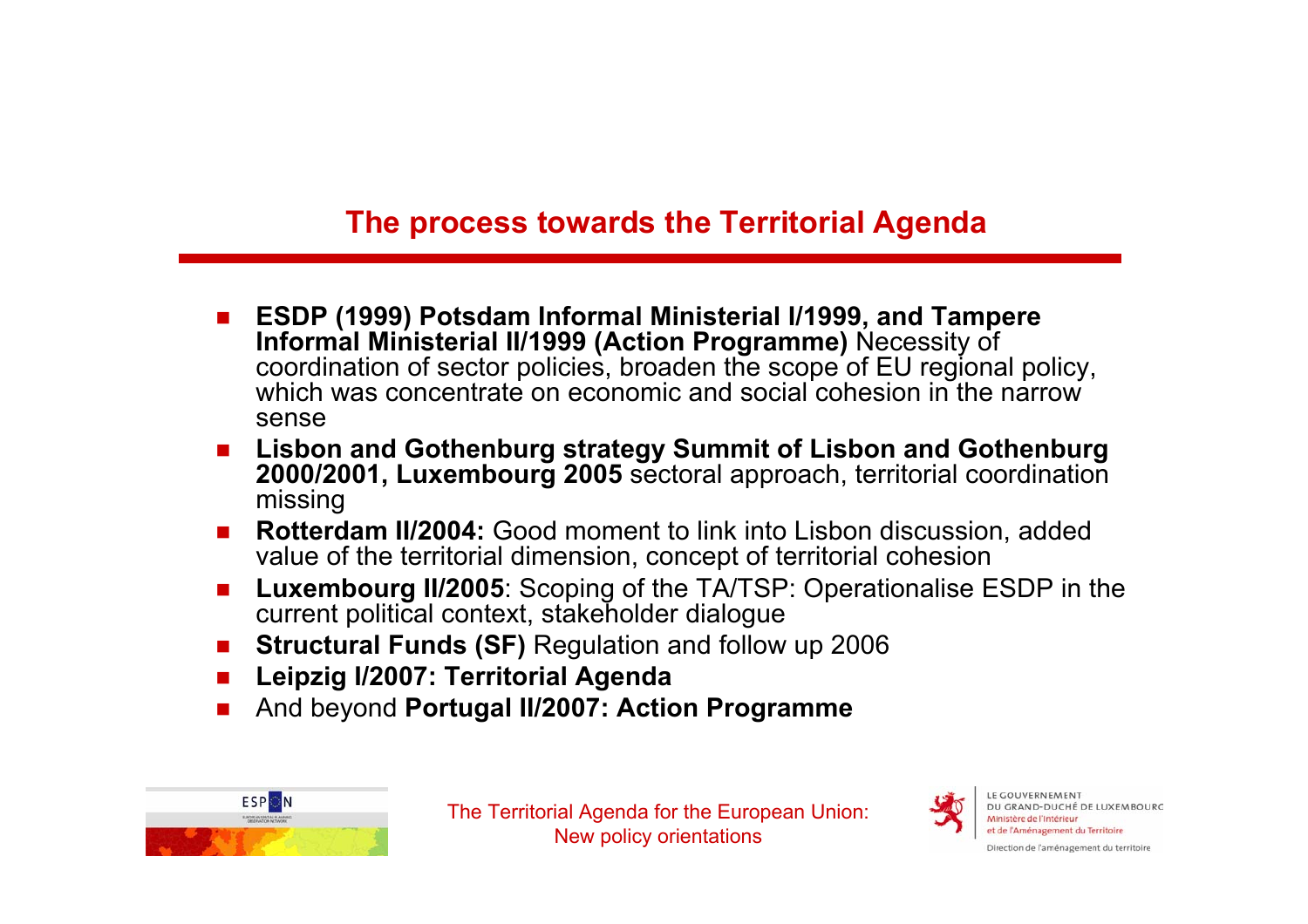#### **The institutional context of the Territorial Agenda**

- r. **EU (and by that) the Commission does not dispose of an explicit formal competence** in territorial development and cohesion
- n. The Commission, the European Parliament and the Committee of Regions **interpretate the scope**, e.i.
	- ¾ Cohesion Report and Commission's Strategic Guidelines for Cohesion
	- ¾Resolution by the EP, various activities by the CoR
	- ¾ Member States in complementary documents such as National Strategic Reference Frameworks and Structural Funds OP
- n. **Dual system for treating territorial questions** 
	- $\triangleright$  In the Structural Funds framework as an expert committee
	- ¾Informal cooperation of MS with Commission and EU institutions
- **Draft constitutional Treaty** included Territorial Cohesion along side with Economic and Social Cohesion
- $\mathcal{L}^{\text{max}}_{\text{max}}$  The **TA is an important bridge in a weak institutional environment** for politically addressing territorial development and cohesion



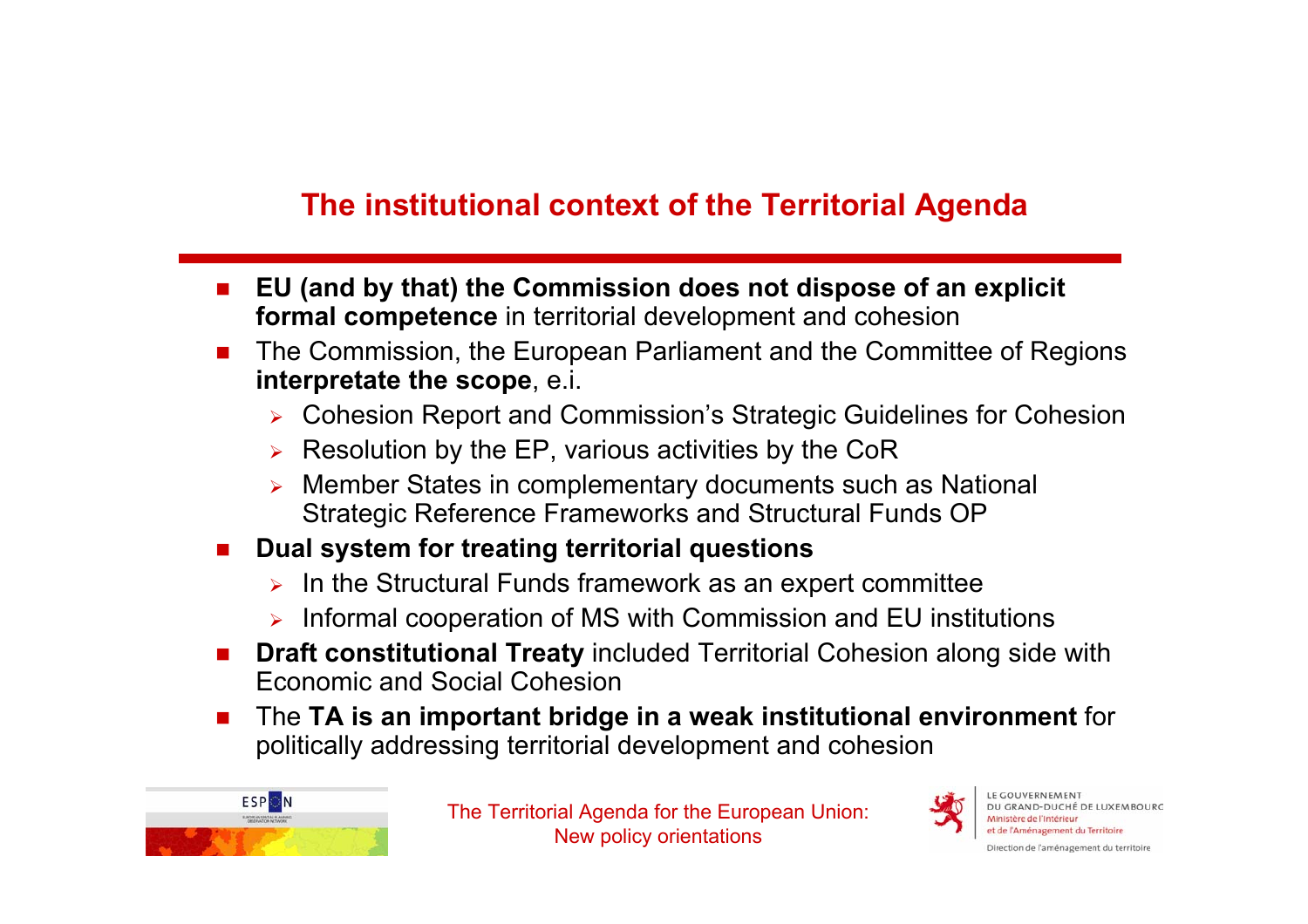#### **German EU Presidency: Informal Ministerial Meeting back to back**

- 1. **On Urban Development (24 May 2007) to endorse the Leipzig Charta on Sustainable European Cities**
- $\mathcal{L}_{\mathcal{A}}$  **Aims of the Leipzig Charta** 
	- ¾Strengthening the competitiveness of European cities and regions
	- ¾ Supporting the EU Sustainable Development Strategy
- **2. On Territorial Cohesion (25 May 2007) to endorse the Territorial Agenda**
- × **Aims of the Territorial Agenda of the EU**
	- ¾Promote economic growth and employment (Lisbon)
	- ¾ Promote sustainable development (Gothenburg)
	- ¾Strengthen the European Social Model in global context
	- ¾Promote a new understanding of "territorial governance"
	- ¾Dialogue between economy, science and administration



The Territorial Agenda for the European Union: New policy orientations

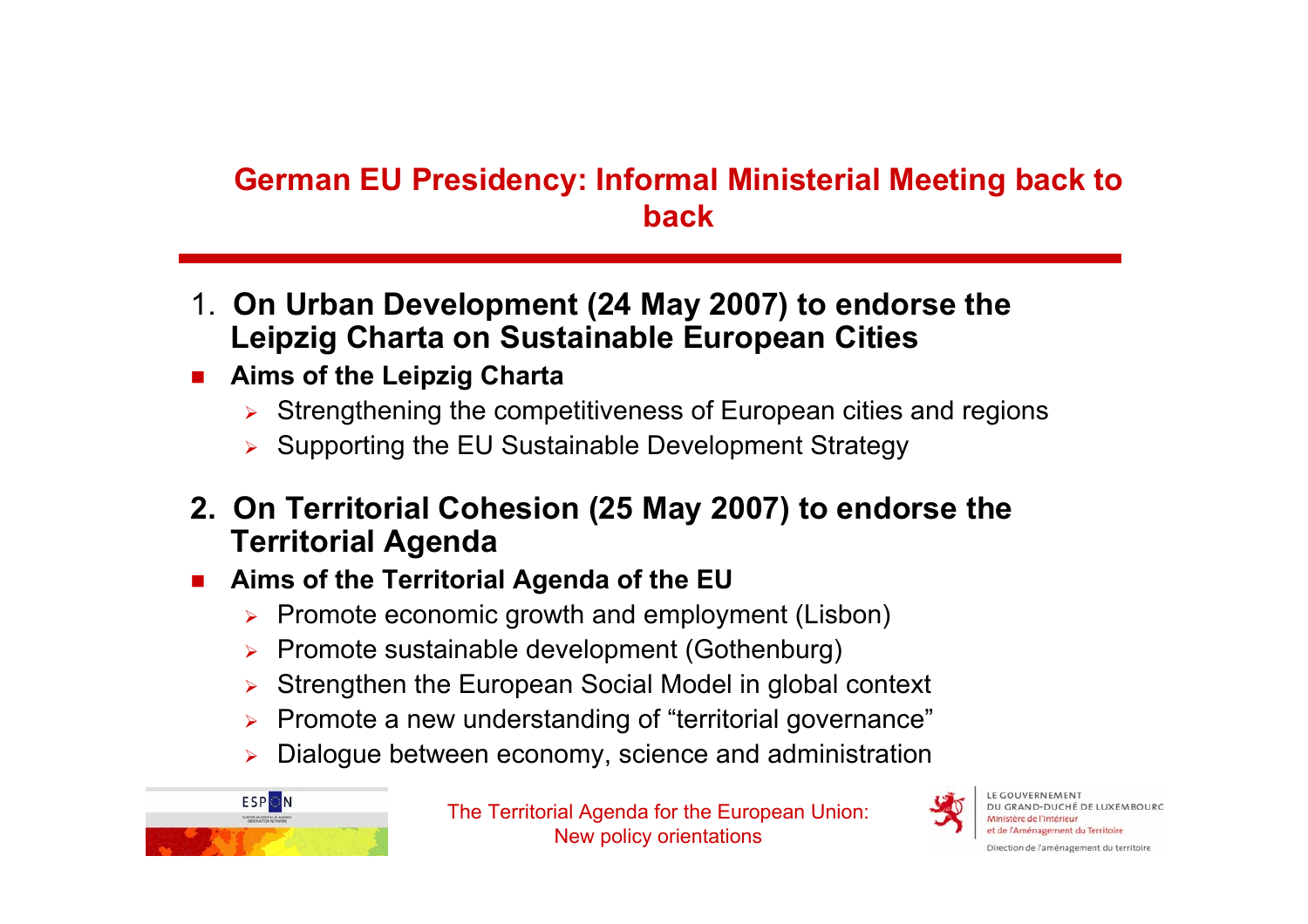## **The "Territorial Agenda" (TA) and the background document "Territorial State and Perspectives of the European Union"(TSP)**

#### $\mathcal{L}_{\mathcal{A}}$ **Four chapters of the TA document**

- ¾ Future task: Strengthening Territorial Cohesion
- ¾ New challenges: Strengthening regional identities, making better use of territorial diversity
- $\triangleright$  Territorial priorities of the development of the European Union
- $\blacktriangleright$ Implementing the Territorial Agenda

#### $\mathcal{L}_{\mathcal{A}}$ **TSP document's structure**

- ¾ Cross sectoral point of view: Growth and innovation, Transport and energy, Risk management, Environment, nature and culture,
- ¾ Territorial point of view: Demographic imbalances, urban regions and major cities, rural diversity
- $\triangleright$  Territorial impact analysis of EU sector policies
- $\blacktriangleright$ Discussion of possibilities for the implementation
- ¾ Filling the gaps and being complementary to documents required by the Structural Funds regulation such as such as the Cohesion Report, Commission Strategic Guidelines on Cohesion



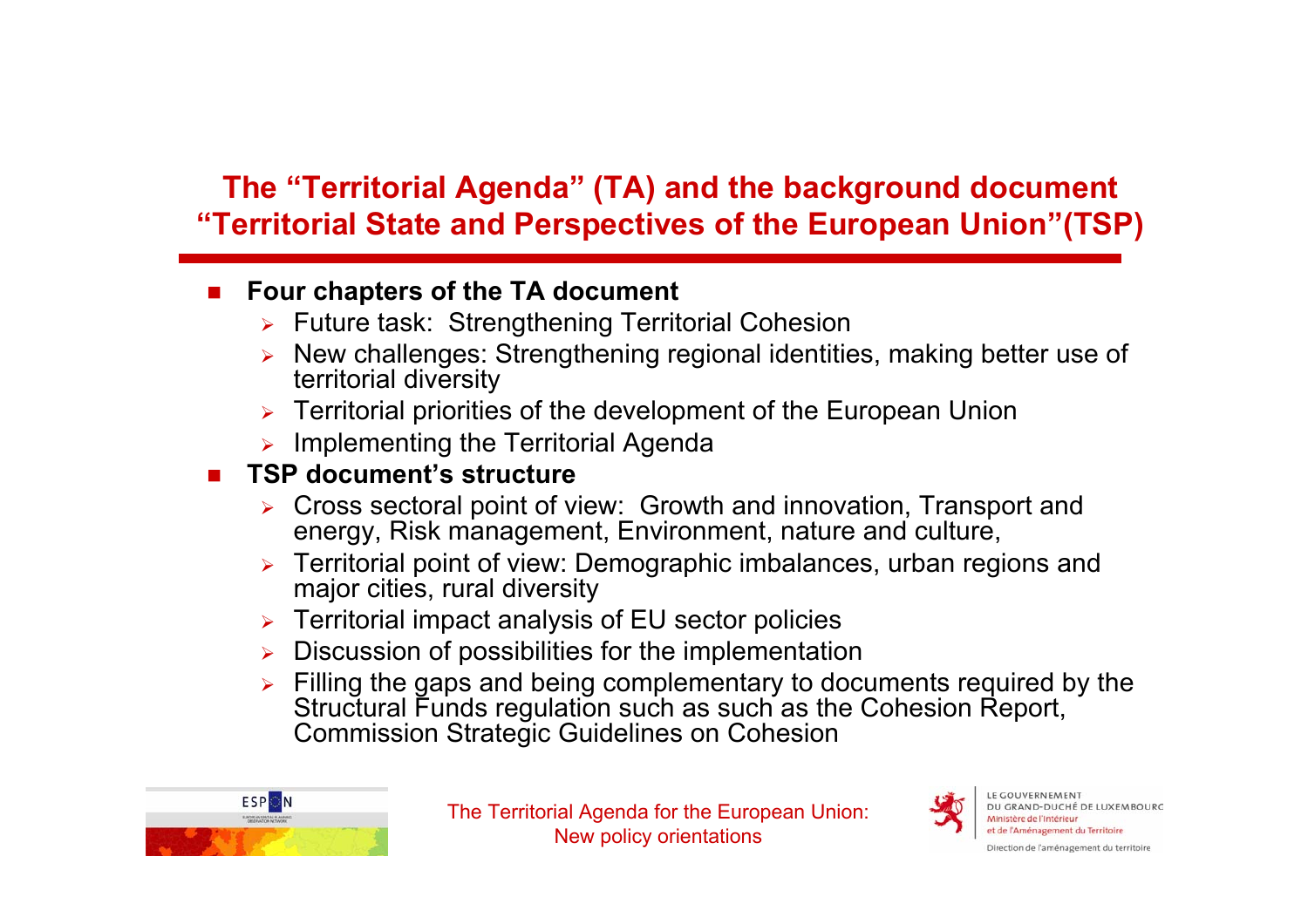### **Events and conferences in the run-up to the Informal Ministerial Meeting**

- n. Stakeholder dialogue (starting 28 June 2006, Amsterdam)
- r. Working level and information meetings
- r. Conference on Metropolitan Regions (14 March 2007, Berlin)
- n. Directors General Meeting (15/16 March 2007, Berlin)
- r. EP, Committee on Regional Development (12 April 2007)
- r. EESC, Plenary Session (25 April 2007)
- n. EFAP – European Forum for Architectural Policy on "Baukultur – Building culture" (26/27 April 2007, Hamburg)
- n. European Cities and Citizen Congress (26-28 April, Leipzig)
- n. CoR, COTER Commission (23 May 2007, Halle)
- r. EUROCITIES, European Mayors' Summit (23 May 2007, Leipzig)
- n. Informal Ministerial Meeting on Urban Development and Territorial Cohesion (24/25 May 2007, Leipzig)



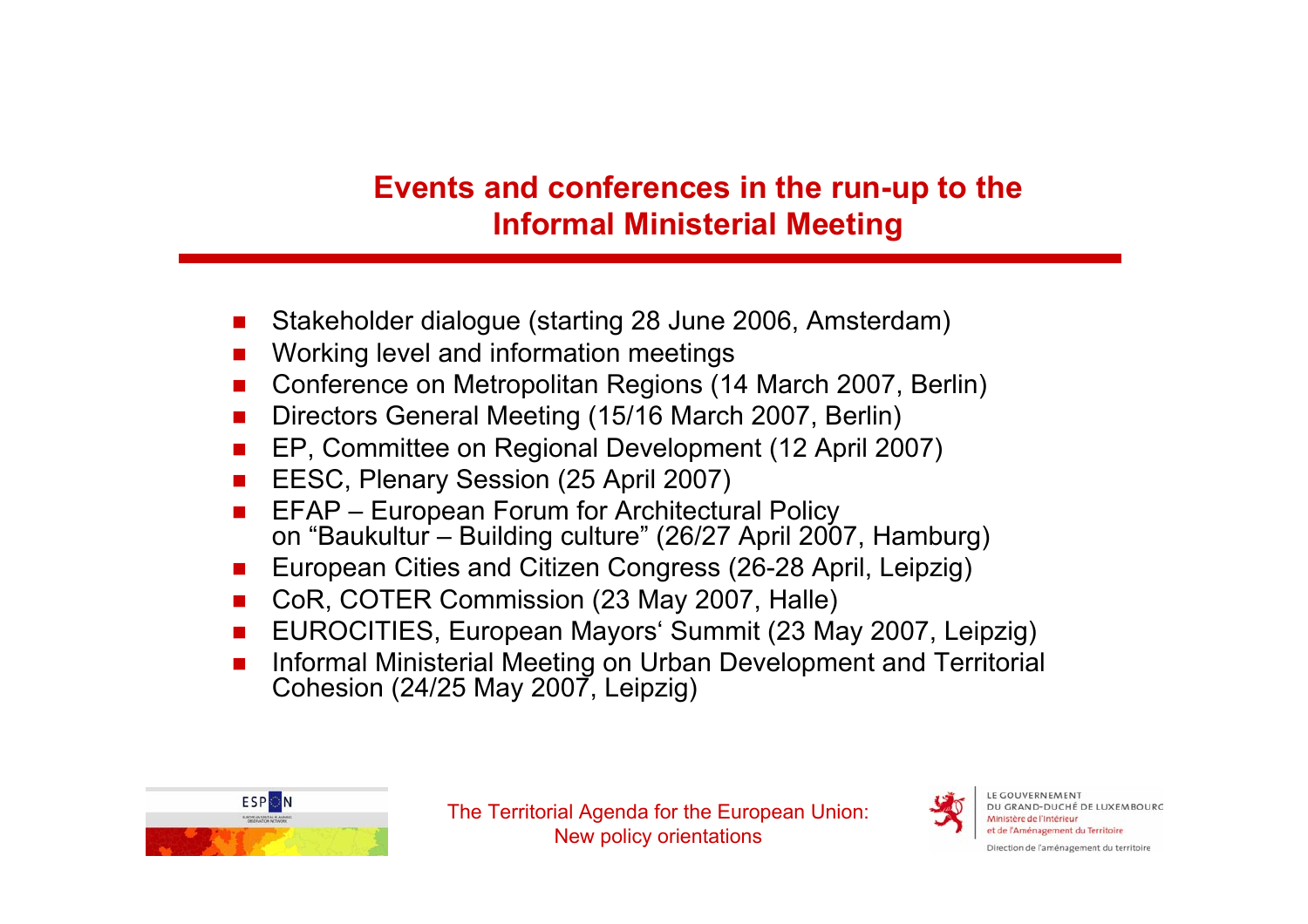## **The Territorial Agenda of the EU (1)**

- **I. Future Task: Strengthening territorial cohesion in a Europe of diverse regions**
- **II. Territorial challenges of the EU**
- F Climate change
- × Energy supply and energy efficiency
- F Transport and accessibility/mobility
- П Territorial concentration of economic activities in the core area of Europe
- П Global economic competition
- × demographic change (aging and migration processes)

#### **The way**

- × Strengthening **regional identities**
- × Making better use of **territorial diversities**



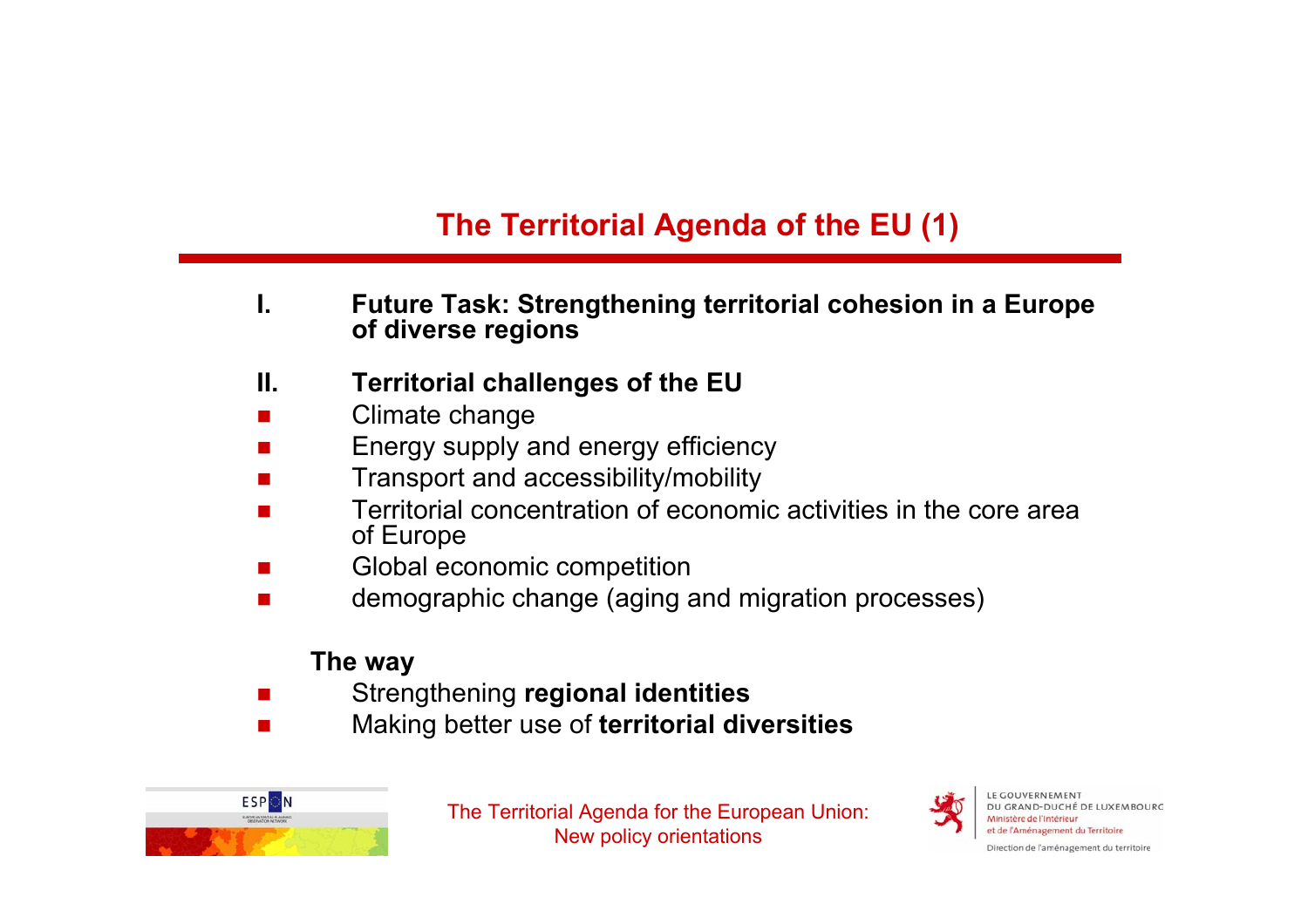## **The Territorial Agenda of the EU (2)**

#### **III. New territorial priorities for the development of the EU**

- П Strengthening a polycentric development by networking of regions and cities of all sizes
- П Creating new forms of partnership and territorial governance between urban and rural areas
- П Promoting competitive and innovative regional clusters across borders
- П Strengthening and extend the Trans-European Networks
- П Promoting the trans-European risk-management (including impacts of climate change)
- × Strengthening ecological structures and cultural and natural resources



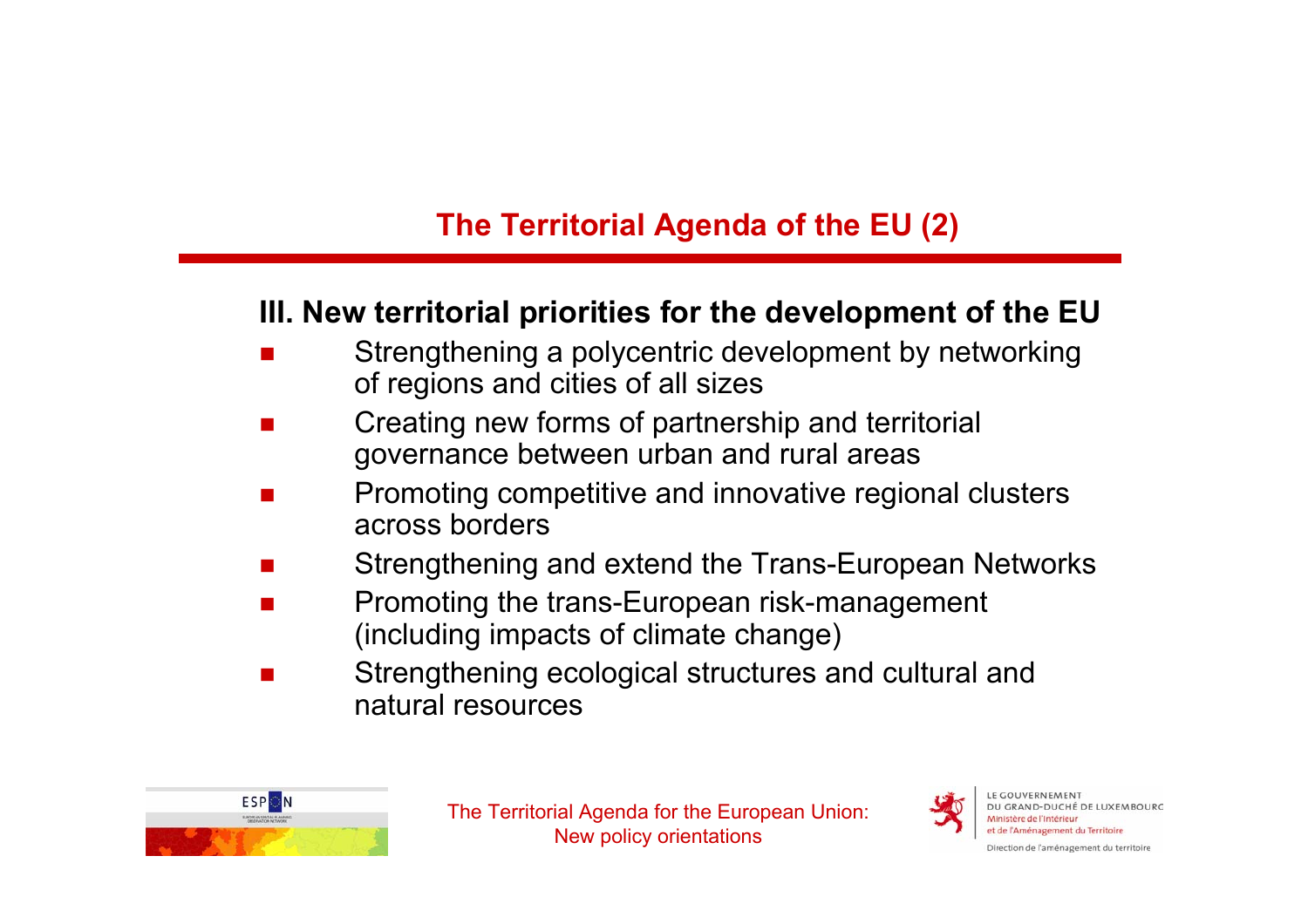## **The Territorial Agenda of the EU (3)**

#### **IV. Actions for implementation**

- b. Consider the territorial dimension of EU policies
	- $\blacktriangleright$ impact assessment (ESPON 2013)
	- $\blacktriangleright$ reviews of EU policies
- Π Use the "new objective 3" for European territorial cooperation
- Π November 2007: Informal Ministerial Meeting (PT)
	- $\blacktriangleright$ Action Programme of TA
- Π Spring 2008: preparation of European Council (SI)
- П Spring 2008: conference "Territory and Economy" (DE)
- Π 2011: Evaluation of TA (HU)



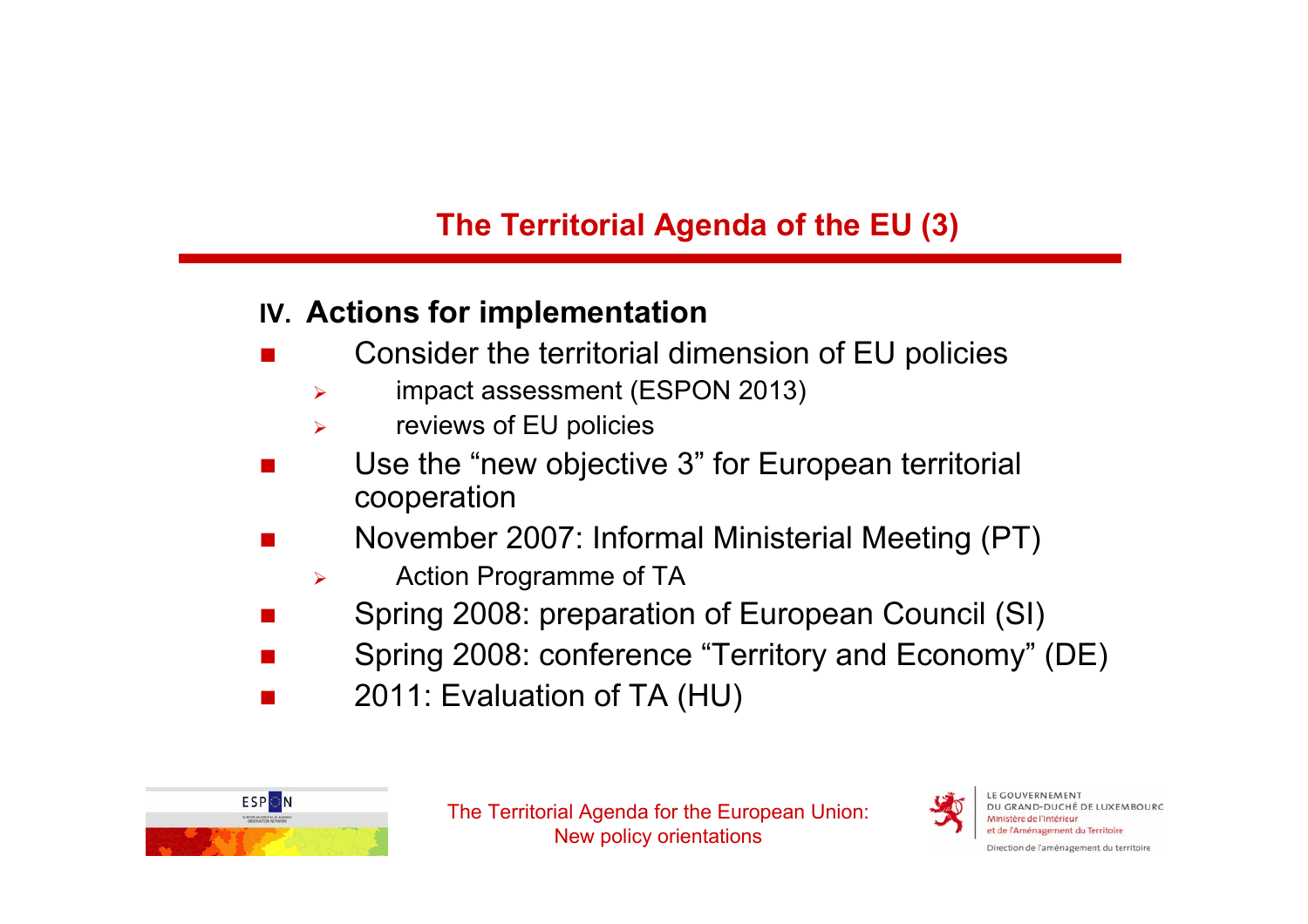## **For information … German EU Presidency Informal Ministerial Meeting on Urban Development (24 May 2007)**

#### **1. Adoption of the Leipzig Charter on Sustainable European Cities**

#### П **Key strategies**

- $\blacktriangleright$ Integrated urban development policies
- ¾Focus on deprived urban areas
- ¾ Making greater use of integrated urban development policies for the city as a whole and in the city-regional context

#### **2. Other territorial related issues**

- × European exchange of experiences and knowledge on sustainable urban development (EUKN, URBACT II, .. )
- × Financing sustainable urban development, role of the European Investment Bank (EIB)
- × Urban mainstreaming (Urban in complementarity to the urban dimension in NSRF and OP 2007-2013)



The Territorial Agenda for the European Union: New policy orientations